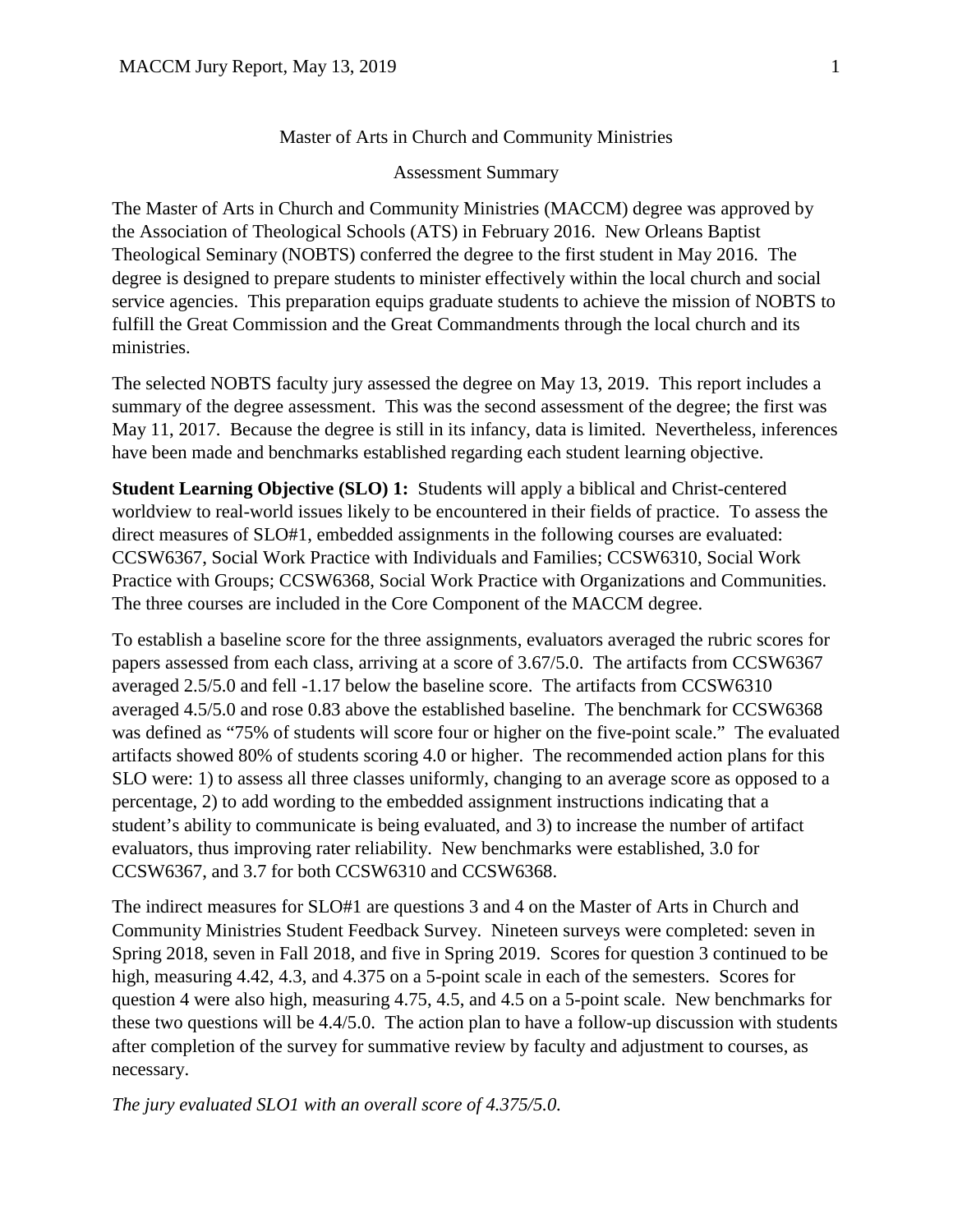**Student Learning Objective 2:** Students will utilize practical skills in their social work courses. The direct measures for SLO#2 are embedded assignments in the following courses: CCSW6367, Social Work Practice with Individuals and Families; CCSW6310 Social Work Practice with Groups, CCSW6368 Social Work Practice with Organizations and Communities. The three courses are included in the Core Component of the MACCM degree.

To establish a baseline score for the three assignments, evaluators averaged the rubric scores for papers assessed from each class, arriving at a score of 3.88/5.0. The artifacts from CCSW6367 averaged 2.75, falling -1.13 below the baseline. Artifacts from CCSW6310 measured 4.5, rising 0.62 above the baseline. For CCSW6368 the established benchmark was for 50% of students to score 4.0 or higher on a 5-point scale; 80% of students reached this benchmark, which is 30% higher than the benchmark. The recommended action plans for this SLO were: 10 to assess all three classes uniformly, changing to an average score as opposed to a percentage, 2) to add wording to the embedded assignment instructions indicating that a student's ability to understand and apply is being evaluated, and 3) to increase the number of artifact evaluators, thus improving rater reliability. New benchmarks were established, 3.0 for CCSW6367, 3.89 for both CCSW6310 and CCSW6368.

The indirect measures for SLO#2 are questions 5 and 6 on the Master of Arts in Church and Community Ministries Student Feedback Survey. Nineteen surveys were completed: seven in Spring 2018, seven in Fall 2018, and five in Spring 2019. Scores for question 5 continued to be high, measuring 4.75, 4.6, and 4.625 on a 5-point scale for each of the semesters. Scores for question 6 were also high, measuring 4.92, 4.5, and 4.625 for each of the semesters. New benchmarks for the questions will be 4.6/5.0. The action plan to have a follow-up discussion with students after completion of the survey for summative review by faculty and adjustment to courses, as necessary.

*The jury evaluated SLO2 with an overall score of 4.25/5.0.*

**Student Learning Objective 3:** Students will apply principles of church and community ministry in their specific ministry contexts. The direct measure for SLO#3 is an embedded assignment in the course CCSW6364, Church and Community Ministries. The benchmark for the class was for 71.5% of students to score 3 or higher on a 5-point scale. Over the five semesters the course was taught since last evaluation (Summer 2017, Fall 2017, Spring 2018, Fall 2018, Spring 2019), 100% of students scored 3 or higher. The new benchmark will be for 75% of students to score 3 or higher. Action plans for the direct measures of SLO#3 include revising the rubric to more accurately measure the SLO and emphasizing, on both the syllabus and via verbal instructions, what is being evaluated to better direct student attention to the SLO.

The indirect measures for SLO#3 are question 6 on the Supervised Ministry 2 course evaluation and the Degree Program Student Survey question. The MDiv jury reported 2018 results on Question 6 as 4.65/5.0 which fell 0.18 below benchmark of 4.83. The same jury reported 2018 results on the Degree Program Student Survey Question at 92.47% which rose above the 87%